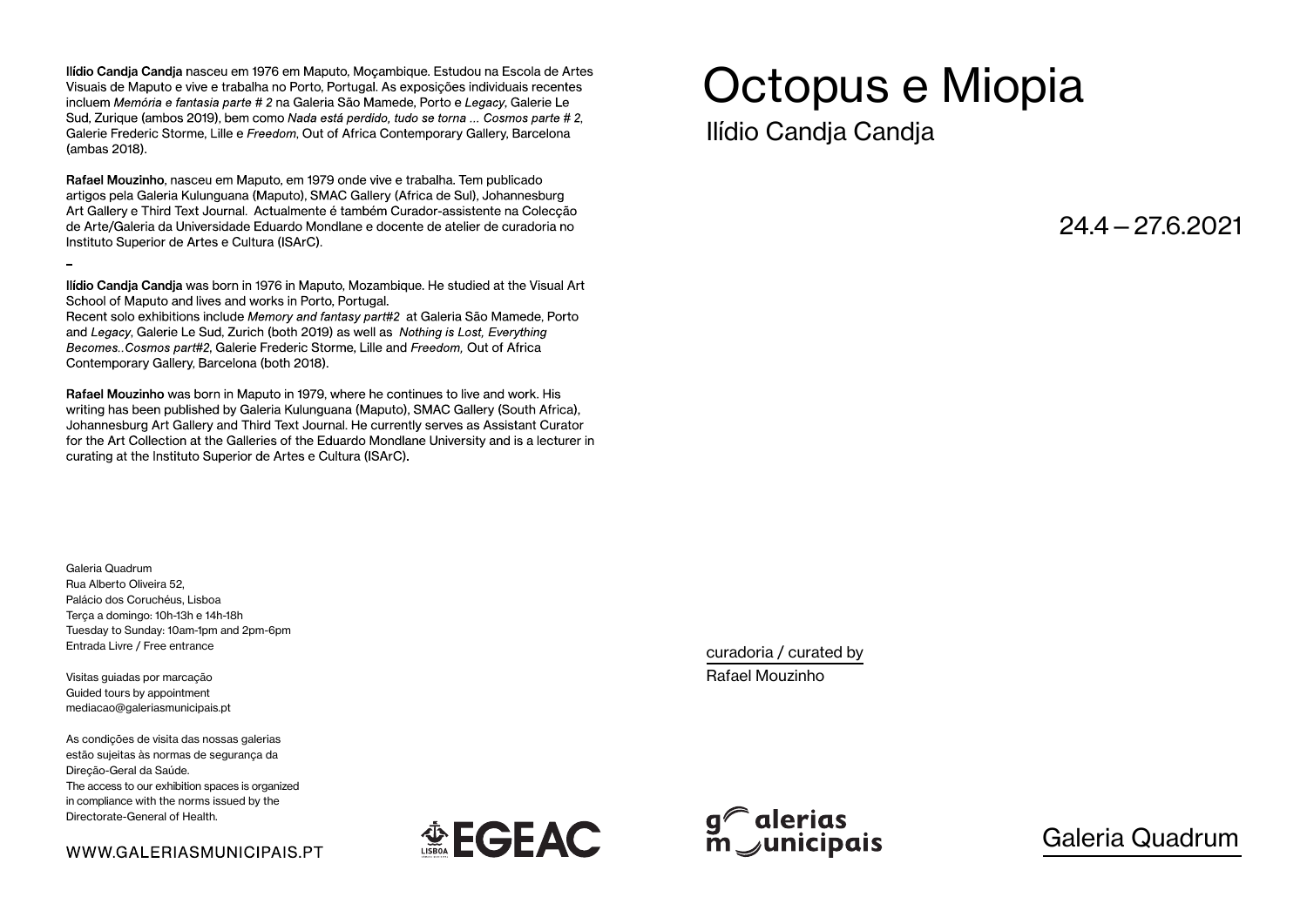Existe uma possibilidade de explicar a universalidade do trabalho de Ilídio Candja Candja? Fruto de instinto?

Face a uma degradação progressiva que representa a evolução das atitudes actuais mascaradas da globalização relativamente às culturas e, consequentemente, relativamente às religiões africanas e outras não europeias, tal culminou na negação absoluta da religiosidade das populações dessas imensas regiões ou no reconhecimento dessa religiosidade, embora seja um reconhecimento tímido, mesmo nos nossos dias.

Cremos que não é necessário fazer uma longa dissertação para demonstrar que a religião tradicional em África, Moçambique em particular, forma um sistema. Com efeito, a exposição é uma singela demonstração deste facto, sobretudo na "descrição" dos elementos que compõem os diversos ritos, pois um rito pressupõe um princípio orientador que serve de ponto de referência, no qual esse rito encontra a sua explicação e força.

Por exemplo, a encenação do altar no espaço expositivo da galeria levanta algumas questões: porque é que o <<*altar*>> de um *xikw/tchikw \** deve estar no interior de uma palhota e o do *nguluve\*\** deve estar fora da palhota, sobre a grande arvóre?<sup>1</sup> Isto não é arbitrário; não é segundo a vontade de cada um e encontra uma explicação lógica não em si, mas no conjunto de toda a cultura. Esta encenação aborda a própria migração de Ilídio Candja Candja, assim como da comunidade africana, para Portugal, bem como um movimento mais amplo de pessoas que inclui os escravos coloniais que atravessaram a passagem intermédia da África, América de Sul e Caraíbas com motivações socio-ecónomicas.

A pintura com o título *afrodeezia #1,* com a palavra *missava,* diz respeito a Ilídio Candja Candja. Focado principalmente na experiência visceral da natureza, esse trabalho evoca uma experiencia mítica – e apocalíptica – do mundo natural, desmentindo a violência e a confusão da criação, seja artística ou da natureza. Na pintura *sem t*í*tulo*, encontramos uma referência que nos transporta para o som de um estilo de música urbana camaronesa denominada *makossa*. Partindo deste som visualizado, cruzamo-nos com a pintura *ancestral stereo #1* ou fragmentos de memórias e nostalgia na pintura *Home i miss you.*

Nesta "cerimónia" dos *thinguluve\*\*\**, no altar da galeria, o continente é evocado na pintura *África minha #3,* com a medicina vinda dos povos de norte de Moçambique presente na pintura *Makua Medicine Man*, numa espécie de retorno através da pintura *Caminho de volta para casa, yes we can #2.*

Elementos da natureza e da vida, como oxigénio e água, não escapam na pintura *02#H2O this a life* ou resquícios étnicos de pertença de Ilídio Candja Candja que nos são trazidos através da pintura *África Minha #1*, com a inscrição *manhembane*.

A exposição *Octopus e Miopia*, decorre de uma disposição anacrónica de forma ampla, abrangendo marcos significativos no desenvolvimento artistico de Ilídio Candja Candja iniciados depois da sua mudança de Maputo para o Porto. Esse movimento foi o catalisador de uma grande mudança na sua pintura, ou mesmo de um "distanciamento" da cerâmica, a sua área de formação. Movendo-se da representação directa "quase" comum na prática artística da cidade de Maputo, para um trabalho mais abstracto sem preocupações com a questão da forma, mas muito cauteloso na aplicação das cores, nos "cut-ups" de imagens em união com a superfície cromática, de gestos e outros elementos do meio evolvente, o atelier como santuário.

Como imigrante jovem do seu país natal, Ilídio Candja Candja aborda nas suas pinturas questões individuais, familiares, culturais de pertencimento, as quais ganham, num contexto mais alargado, uma preocupação com mudanças geográficas e nacionais. Invocam um sentimento de memória individual do seu país, Moçambique e da sua relação com o mundo, em particular com Portugal.

### Rafael Mouzinho

<sup>&</sup>lt;sup>1</sup>Adriano Langa, Questões Cristãs, à Religião Tradicional Africana, Moçambique, Braga, editorial Franciscana, 2ª edição, p.118, 1992

<sup>\*</sup>xikw/tchikw - figura importante na cultura africana/moçambicana que fica no interior da palhota. Essa palhota é sagrada.

<sup>\*\*</sup>Nguluve -significa o chefe e o protector da família.

<sup>\*\*\*</sup>Thinguluve -Plural de Nguluve

NB: O autor escreve em desacordo ortográfico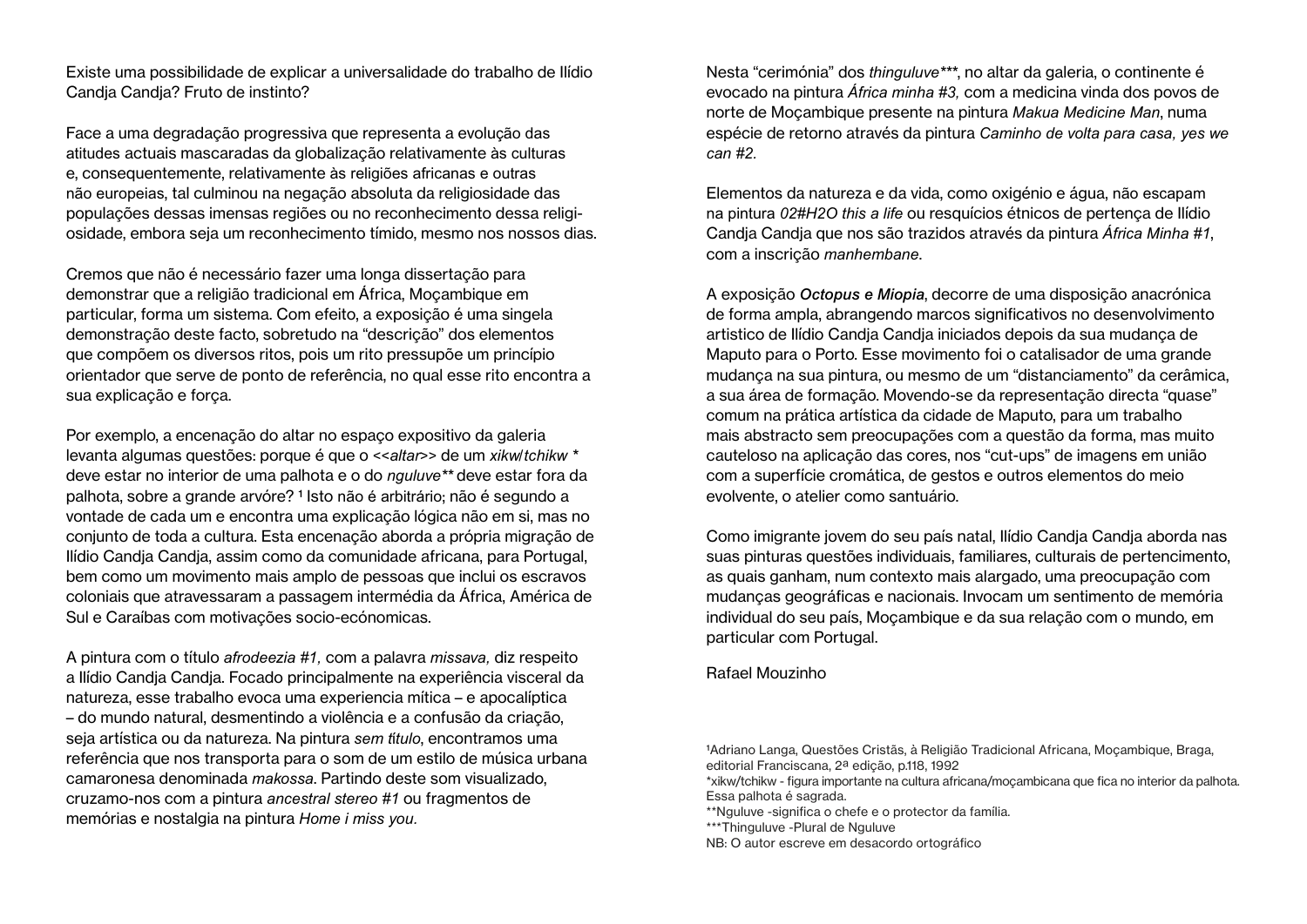Is it possible to explain the universality of Ilídio Candja Candja's work? Is it a result of instinct?

Is it a result of the progressive degradation of attitudes towards other cultures, masquerading as globalisation, and, as such, extending to African and other non-European religions? Such attitudes culminated in the absolute denial of the religiosity of the populations of these immense regions, although there is a timid recognition nowadays.

One does not need to write a long dissertation to demonstrate that traditional religion in Africa, and in Mozambique in particular, forms part of a system. Indeed, the exhibition *Octopus and Myopia* is an unmatched demonstration of this fact, especially in its "description" of the elements that make up various rites, since a rite presupposes an overarching principle that serves as a point of reference, and in which this rite finds its explanation and power.

The staging of the altar in the exhibition space, for example, asks questions of us. Why should the "altar" of a *xikw/tchikw*\* be inside the thatched hut while that of the *nguluve*\*\* should be outside it on a large tree?<sup>1</sup> This is not arbitrary or determined by individual taste, and finds a logical explanation not in itself but in the whole of the culture. This staging addresses Ilídio Candja Candja's own migration, as well as that of the African community to Portugal and the movement of people more broadly, including the movement of colonial slaves across the middle passage from Africa to South America and the Caribbean for socio-economical motivations.

The painting *afrodeezia #1*, featuring the word *missava*, concerns Ilídio Candja Candja. Focused mainly on the visceral experience of nature, this work evokes a mythical and apocalyptic experience of the natural world, belying the violence and confusion of creation, be it artistic or natural. In the *untitled* painting we find a reference that transports us to the sound of a Cameroonian urban music style known as *makossa*. From this visualised sound, we encounter the painting *ancestral stereo #1* or fragments of memories and nostalgia in the painting *Home i miss you*.

In this *thinguluve*\*\*\* "ceremony" at the altar of the gallery, the continent is evoked in the painting *Africa minha #3*, including the medicine of the

peoples of Northern Mozambique in the painting *Makua Medicine Man*, in a kind of return through the painting *Camino de volta para casa, yes we can #2.*

Elements of nature and life such as oxygen and water can be found in the painting *02#H2O*, while the painting África *Minha #1*, with its *manhembane* inscription, reveals vestiges of Ilidio Candja Candja's background and identity.

The exhibition *Octopus and Myopia* stems from a broadly anachronistic disposition and covers significant milestones in Ilídio Candja Candja's artistic development since his move from Maputo to Porto. This relocation was a catalyst for a major transformation in his painting practice and a "distancing" from ceramics, which he trained in; a change from the direct representation, "almost" common in the artistic practices in the city of Maputo, to a more abstract work without concern for the question of form, but still very cautious in the application of colour. These techniques can be detected in the "cut-ups" of images in union with the chromatic surface, of gestures and other elements of the surrounding environment, with the studio taking on the role of a sanctuary.

As a young migrant, Ilídio Candja Candja addresses in his paintings individual, family and cultural issues of belonging and a broader concern with geographical and national changes. The paintings summon a sensation of individual memory of his country, Mozambique, and of his relationship with the world at large, and with Portugal in particular.

Rafael Mouzinho

1 Adriano Langa, Questões Cristãs, à Religião Tradicional Africana, Mozambique, Braga, Editorial Franciscana, 2nd edition, p.118, 1992

\*xikw/tchikw - an important figure in African/Mozambican culture who stays inside the thatched hut. This thatched hut is sacred.

\*\*Nguluve - the head and protector of the family.

\*\*\*Thinguluve - plural of Nguluve